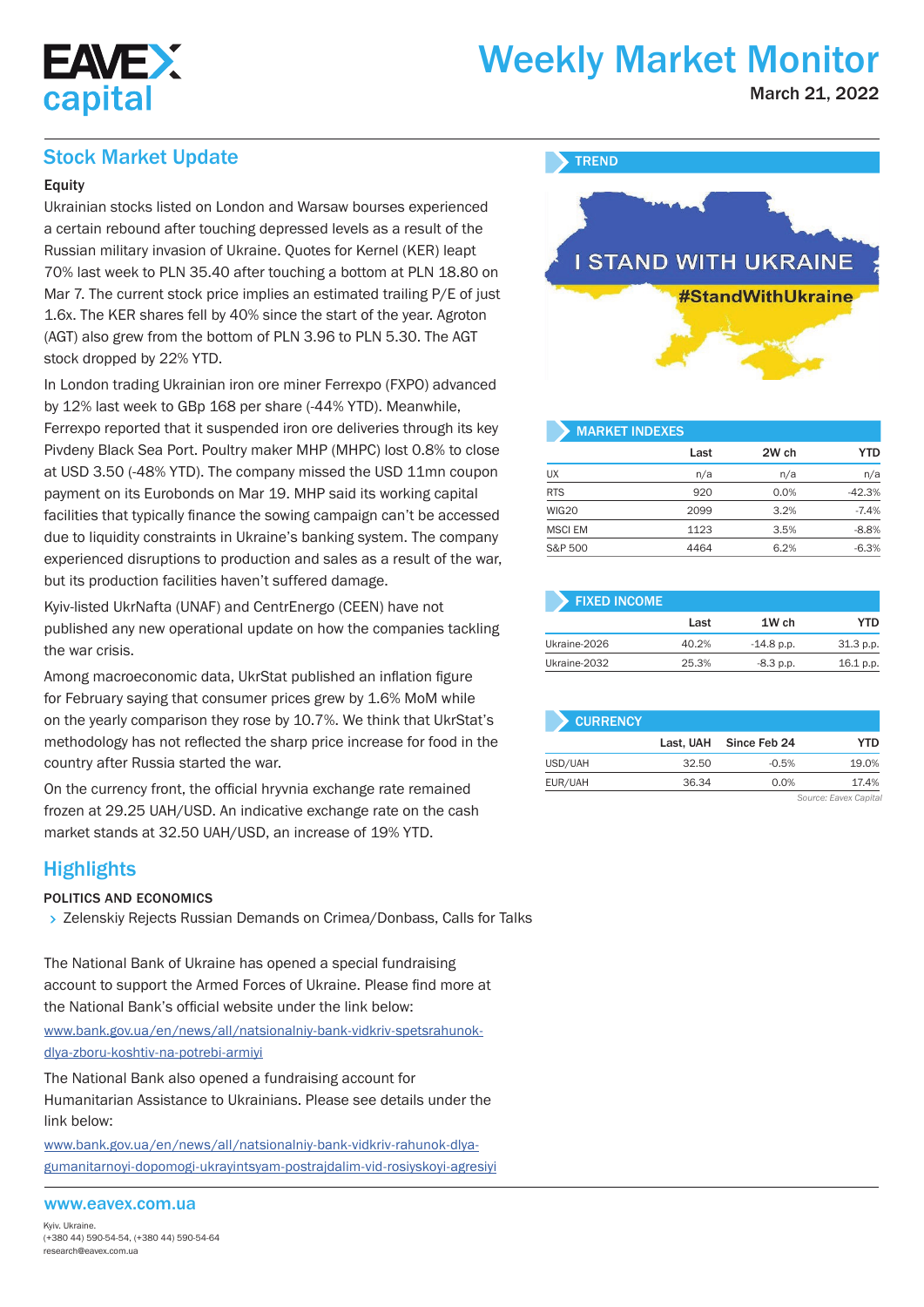

March 21, 2022

#### Zelenskiy Rejects Russian Demands on Crimea/Donbass, Calls for Talks

by Will Ritter w.ritter@eavex.com.ua

#### NEWS

President Zelenskiy on Sunday (Mar 20) rejected the primary Russian conditions for an end to the Putin regime's 25-day-old invasion of Ukraine. Zelenskiy stated, in a response to CNN interviewer Fareed Zakaria's question about whether Ukraine is ready to recognize Russian sovereignty over occupied Crimea and the independence of occupied Donetsk & Lugansk, that "there are compromises for which we cannot be prepared as an independent country - any compromises related to our territorial integrity and our sovereignty". However, Zelenskiy also called for peace talks directly with Russian President Putin, saying, "I am ready for negotiations with [Putin]... if there is even a 1 percent chance for us to stop this war, I think that we need to take this chance."

#### **COMMENTARY**

Zelenskiy has been extremely successful in rallying Western media, politicians, and businesses to Ukraine's side over the past 3 weeks to oppose what can only be characterized as a shocking war of fascism started by Putin and his regime on Feb 24. However, despite Ukraine's impressive military performance thus far, we are concerned about the apparent lack of a clear endgame strategy from Zelenskiy, given the increasing devastation seen in Ukrainian cities, the displacement and trauma of millions of citizens, and the chaos & disruption in the economy amid the ongoing war. It also appears to us that top Western diplomats do not understand what Zelenskiy's strategy is, as none have made clear comments about the trajectory of peace talks, which have thus far yielded no discernible results. In our view, Putin is unlikely to back off his demands on Crimea and the DNR/LNR as long as the Russian army occupies much additional new territory in the south of Ukraine and is in a position to physically threaten Kyiv. Therefore, in refusing these Russian demands, Zelenskiy and his team seem to be betting on one of two unlikely events to come to Ukraine's rescue - either the direct military involvement of NATO in the war, or the collapse of the Putin regime in Moscow. In our view, the best outcome that Ukraine can realistically hope for is hard security guarantees from the West, Russian withdrawal from all territory that has been captured since Feb 24, and reparations for the destruction caused by Russia's military. Such an outcome can only be achieved via a diplomatic solution by acknowledging Russian control over the pre-war occupied territories, we think. Although holding out for regime change in the Kremlin is a tempting prospect for Russia hawks with a maximalist outlook, we do not believe that Ukrainian civilians should be forced to suffer any more than they already have in the service of this ambition.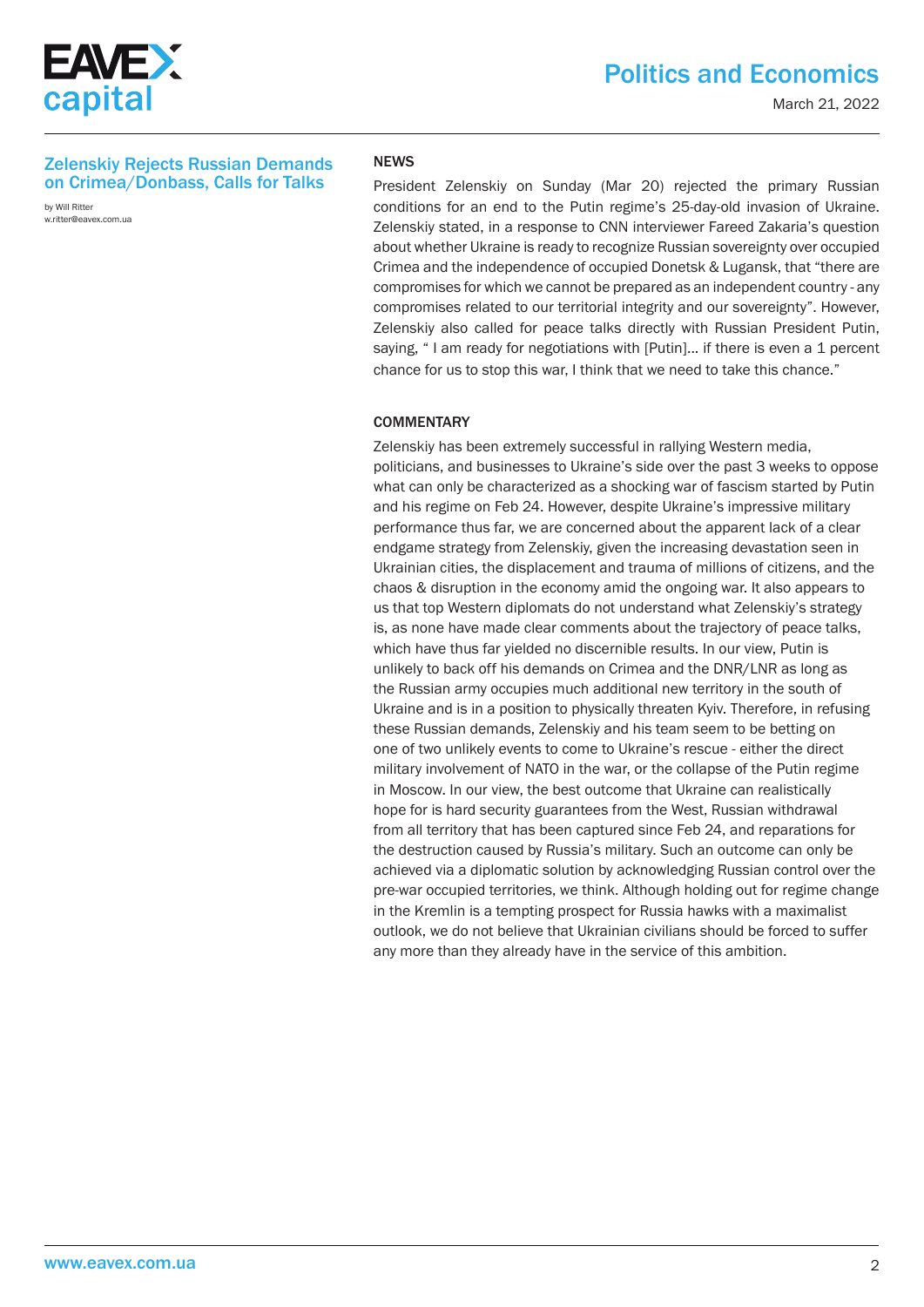

March 21, 2022

### QUOTES AND MULTIPLES

|                              | <b>Ticker</b> | Today, |         | Absolute performance |                                  | EV                |            |      | P/E        |            | EV/EBITDA  |              |  |
|------------------------------|---------------|--------|---------|----------------------|----------------------------------|-------------------|------------|------|------------|------------|------------|--------------|--|
|                              |               | UAH*   | 1W      | YtD                  | <b>MCap</b><br>USD <sub>mn</sub> | USD <sub>mn</sub> | Free float |      | 2020 2021E |            | 2020 2021E | 2021E        |  |
| <b>UX Index</b>              | <b>UX</b>     | n/a    | n/a     | n/a                  |                                  |                   |            |      |            |            |            |              |  |
| Iron Ore Mining              |               |        |         |                      |                                  |                   |            |      |            |            |            |              |  |
| Ferrexpo                     | <b>FXPO</b>   | 168    | 11.9%   | $-43.9%$             | 1303                             | 1299              | 24.0%      | 2.1  | 1.2        | 1.5        | 0.9        | 0.6          |  |
| <b>Railcar Manufacturing</b> |               |        |         |                      |                                  |                   |            |      |            |            |            |              |  |
| Kryukiv Wagon                | <b>KVBZ</b>   | n/a    | n/a     | n/a                  | n/a                              | n/a               | n/a        | n/a  | n/a        | n/a        | n/a        | n/a          |  |
| <b>Specialized Machinery</b> |               |        |         |                      |                                  |                   |            |      |            |            |            |              |  |
| Turboatom                    | <b>TATM</b>   | n/a    | n/a     | n/a                  | n/a                              | n/a               | n/a        | n/a  | n/a        | n/a        | n/a        | n/a          |  |
| Motor Sich                   | <b>MSICH</b>  | n/a    | n/a     | n/a                  | n/a                              | n/a               | n/a        | n/a  | n/a        | n/a        | n/a        | n/a          |  |
| Oil & Gas                    |               |        |         |                      |                                  |                   |            |      |            |            |            |              |  |
| UkrNafta                     | <b>UNAF</b>   | n/a    | n/a     | n/a                  | n/a                              | n/a               | n/a        | n/a  | n/a        | n/a        | n/a        | n/a          |  |
| Enwell Energy (ex-Regal)     | ENW           | 21.5   | 13.2%   | $-38.6%$             | 91                               | 37                | 21.6%      | 30.3 | 10.1       | 1.4        | 1.2        | 0.6          |  |
| <b>Power Utilities</b>       |               |        |         |                      |                                  |                   |            |      |            |            |            |              |  |
| Centrenergo                  | <b>CEEN</b>   | n/a    | n/a     | n/a                  | n/a                              | n/a               | n/a        | n/a  | n/a        | n/a        | n/a        | n/a          |  |
| Donbasenergo                 | <b>DOEN</b>   | n/a    | n/a     | n/a                  | n/a                              | n/a               | n/a        | n/a  | n/a        | n/a        | n/a        | n/a          |  |
| <b>Consumer</b>              |               |        |         |                      |                                  |                   |            |      |            |            |            |              |  |
| MHP                          | <b>MHPC</b>   | 3.50   | $-0.8%$ | $-48.4%$             | 370                              | 1661              | 32.5%      | neg  | 1.3        | 4.9        | 2.7        | 0.7          |  |
| Kernel                       | <b>KER</b>    | 35.40  | 71.0%   | $-39.7%$             | 661                              | 1497              | 61.8%      | 1.3  | 1.6        | 1.6        | 1.8        | 0.3          |  |
| Astarta                      | <b>AST</b>    | 25.25  | 29.1%   | $-40.4%$             | 148                              | 323               | 37.0%      | 17.9 | 14.1       | 2.7        | 2.4        | 0.6          |  |
| Agroton                      | AGT           | 5.30   | 2.3%    | $-22.1%$             | 27                               | $\overline{2}$    | 25.0%      | 2.3  | 2.1        | 0.1        | 0.1        | 0.0          |  |
| <b>Banks</b>                 |               |        |         |                      |                                  |                   |            |      |            | Price/Book |            | Price/Assets |  |
| Raiffeisen Bank Aval         | <b>BAVL</b>   | n/a    | n/a     | n/a                  | n/a                              | n/a               | n/a        | n/a  | n/a        | n/a        | n/a        | n/a          |  |

 *Source: UX. PFTS. LSE. WSE. Eavex Research* 

*\* companies listed abroad are in traded currency*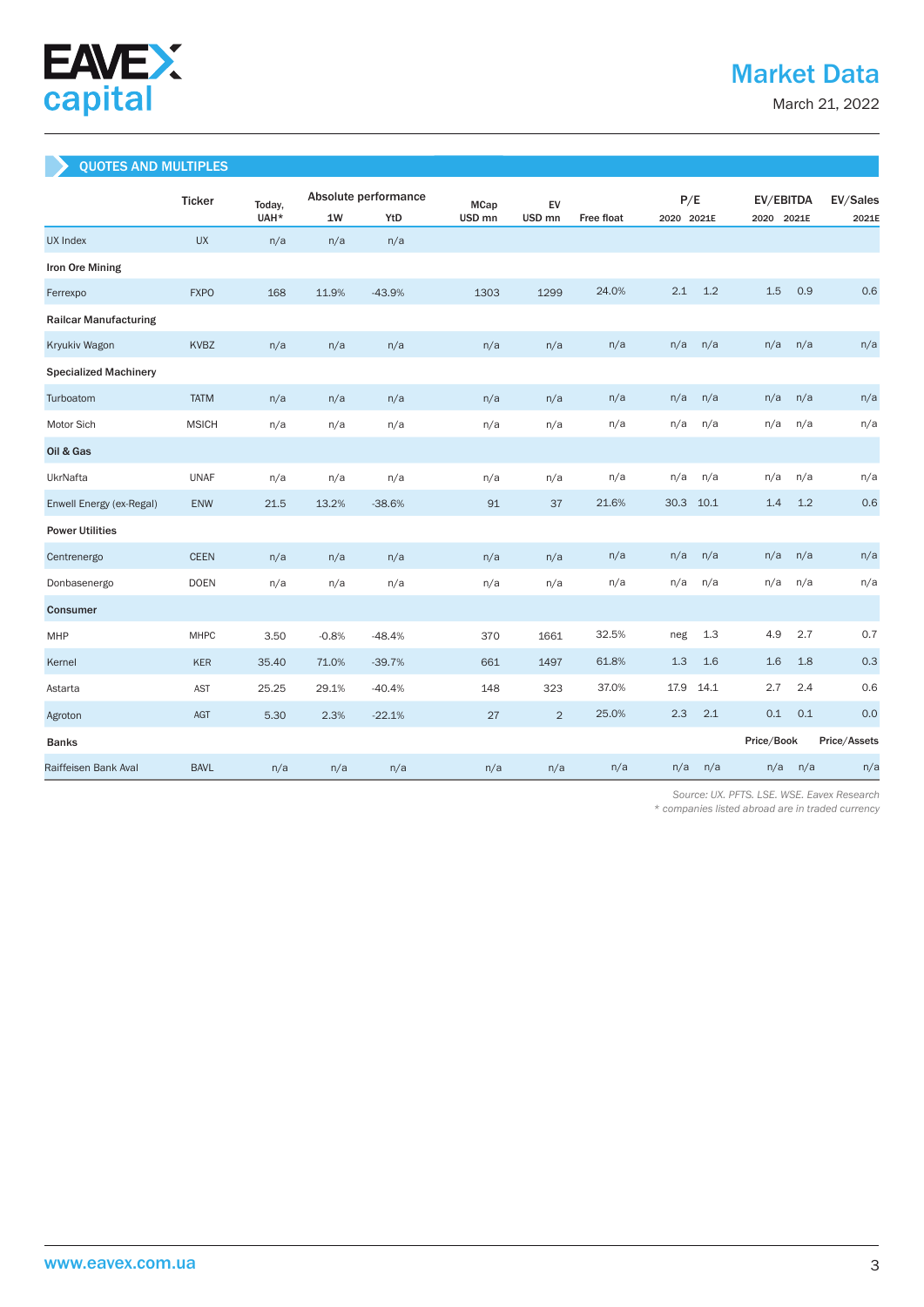

# Market Data

March 21, 2022

#### MAIN FINANCIAL FORECASTS, USD mn

|                              |              | <b>Net Sales</b> |                     | <b>EBITDA</b> |                     |                | <b>EBITDA</b> margin |           |       | <b>Net Profit</b> |                |                | Net Profit margin       |          |         |         |
|------------------------------|--------------|------------------|---------------------|---------------|---------------------|----------------|----------------------|-----------|-------|-------------------|----------------|----------------|-------------------------|----------|---------|---------|
|                              |              | 2019             | 2020                | 2021E         | 2019                | 2020           | 2021E                | 2019 2020 |       | 2021E             | 2019           | 2020           | 2021E                   | 2019     | 2020    | 2021E   |
| <b>Iron Ore Mining</b>       |              |                  |                     |               |                     |                |                      |           |       |                   |                |                |                         |          |         |         |
| Ferrexpo                     | <b>FXPO</b>  | 1507             | 1700                | 2300          | 586                 | 859            | 1.450                | 38.9%     | 50.5% | 63.0%             | 403            | 635            | 1.100                   | 26.7%    | 37.4%   | 47.8%   |
| <b>Railcar Manufacturing</b> |              |                  |                     |               |                     |                |                      |           |       |                   |                |                |                         |          |         |         |
| Kryukiv Wagon                | <b>KVBZ</b>  | 292              | 223                 | 192           | 38                  | 13             | 10                   | 13.0%     | 5.9%  | 5.2%              | 31             | 9              | 5                       | 10.5%    | 3.8%    | 2.7%    |
| <b>Specialized Machinery</b> |              |                  |                     |               |                     |                |                      |           |       |                   |                |                |                         |          |         |         |
| Turboatom                    | <b>TATM</b>  | 110              | 105                 | 52            | 49                  | 52             | 21                   | 45.0%     | 49.1% | 40.7%             | 12             | 8              | 3                       | 11.1%    | 8.0%    | 6.0%    |
| Motor Sich                   | <b>MSICH</b> | 358              | 353                 | 338           | 19                  | 102            | 90                   | 5.2%      | 29.1% | 26.5%             | $-14$          | 32             | 23                      | $-3.8%$  | 8.9%    | 6.9%    |
| Oil & Gas                    |              |                  |                     |               |                     |                |                      |           |       |                   |                |                |                         |          |         |         |
| Ukrnafta                     | <b>UNAF</b>  | 1098             | 1319                | 1286          | $-115$              | 320            | 291                  | $-10.5%$  | 24.3% | 22.6%             | $-158$         | 158            | 186                     | $-14.4%$ | 12.0%   | 14.4%   |
| Regal Petroleum              | <b>RPT</b>   | 50               | 55                  | 62            | 22                  | 26             | 30                   | 44.0%     | 47.3% | 48.4%             | 10             | 3              | 9                       | 20.0%    | 5.5%    | 14.5%   |
| <b>Electric Utilities</b>    |              |                  |                     |               |                     |                |                      |           |       |                   |                |                |                         |          |         |         |
| Centrenergo                  | <b>CEEN</b>  | 589              | 764                 | 513           | $-69$               | 17             | $-12$                | $-11.7%$  | 2.2%  | $-2.3%$           | $-77$          | $\overline{2}$ | -31                     | $-13.1%$ | 0.3%    | $-6.0%$ |
| Donbasenergo                 | <b>DOEN</b>  | 249              | 256                 | 258           | 8                   | $\overline{9}$ | $-1$                 | 3.1%      | 3.3%  | $-0.6%$           | $-3$           | $\mathbf{1}$   | $-8$                    | $-1.1%$  | 0.4%    | $-3.0%$ |
| Consumer                     |              |                  |                     |               |                     |                |                      |           |       |                   |                |                |                         |          |         |         |
| <b>MHP</b>                   | <b>MHPC</b>  | 2056             | 1911                | 2236          | 376                 | 340            | 620                  | 18.3%     | 17.8% | 27.7%             | 215            | $-133$         | 290                     | 10.5%    | $-7.0%$ | 13.0%   |
| Kernel (FY19, FY20, FY21)    | <b>KER</b>   | 4107             | 5647                | 5082          | 443                 | 929            | 836                  | 10.8%     | 16.5% | 16.5%             | 118            | 513            | 410                     | 2.9%     | 9.1%    | 8.1%    |
| Astarta                      | <b>AST</b>   | 497              | 484                 | 517           | 86                  | 122            | 136                  | 17.4%     | 25.1% | 26.3%             | $\overline{2}$ | 8              | 11                      | 0.4%     | 1.7%    | 2.0%    |
| Agroton                      | AGT          | 54               | 68                  | 74            | $\overline{2}$      | 33             | 31                   | 4.1%      | 48.2% | 41.3%             | 5              | 12             | 13                      | 9.5%     | 17.4%   | 17.4%   |
| <b>Banks</b>                 |              |                  | <b>Total Assets</b> |               | <b>Total Equity</b> |                | <b>Total Income</b>  |           |       | <b>Net Profit</b> |                |                | <b>Return on Equity</b> |          |         |         |
| Raiffeisen Bank Aval         | <b>BAVL</b>  | 3495             | 3795                | 4216          | 550                 | 456            | 516                  | 280       | 271   | 260               | 185            | 151            | 178                     | 33.6%    | 33.2%   | 34.5%   |

 *Source: Eavex Research*